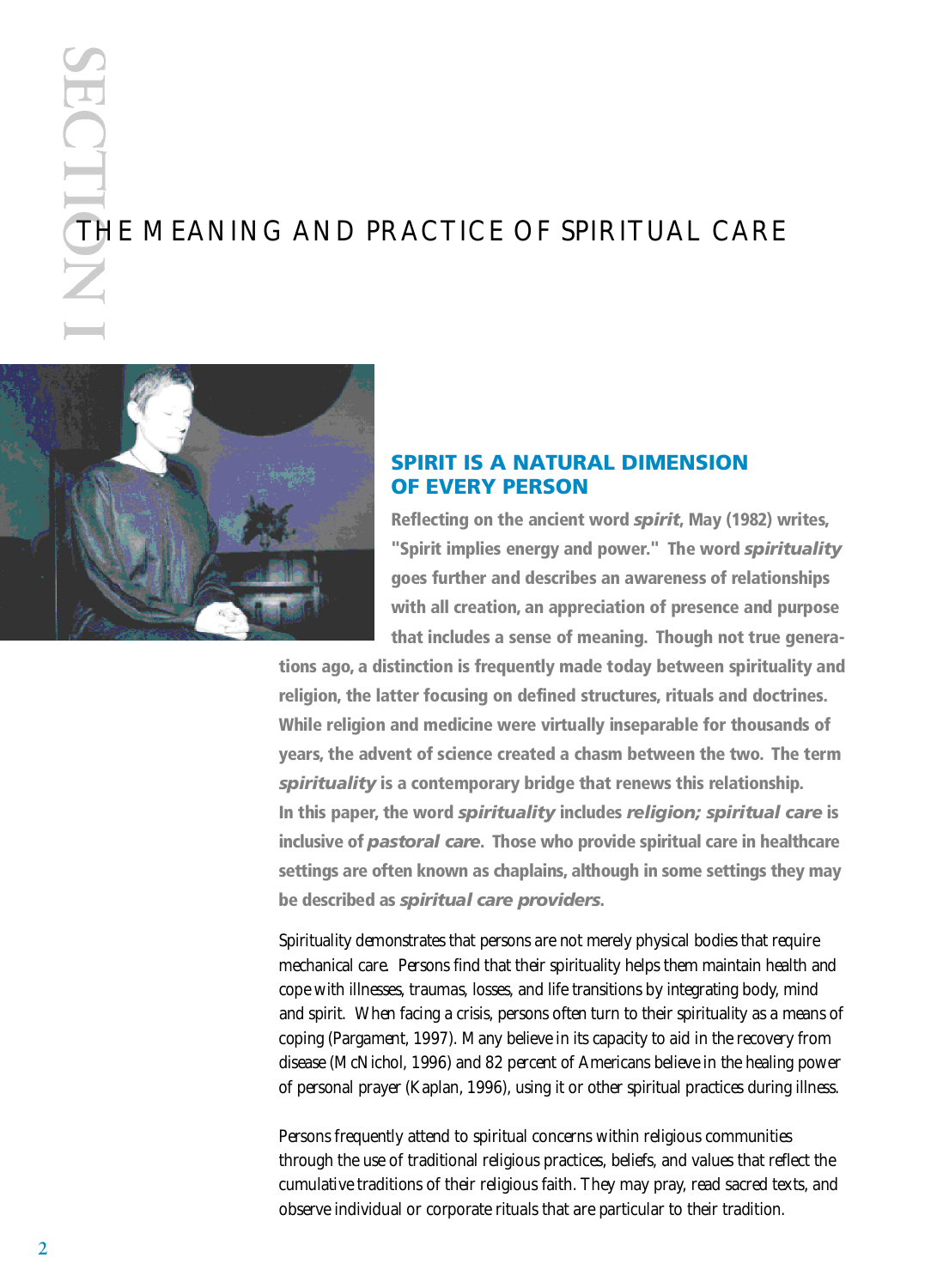Religious beliefs may encourage or forbid certain behaviors that impact healthcare. Others focus their spirituality outside traditional religious communities and practices. All, however, share deep existential needs and concerns. Many persons both inside and outside traditional religious structures report profound experiences of transcendence, wonder, awe, joy, and connection to nature, self, and others as they strive to make their lives meaningful and to maintain hope when illness strikes. Support for their efforts is appropriately thought of as spiritual care because their search leads to spiritual questions such as Why do I exist? Why am I ill? Will I die? and What will happen to me when I die? Institutions that ignore the spiritual dimension in their mission statement or daily provision of care increase their risk of becoming only "biological garages where dysfunctional human parts are repaired or replaced" (Gibbons & Miller, 1989). Such "prisons of technical mercy" (Berry, 1994) obscure the integrity and scope of persons.

"Institutions that ignore the spiritual dimension... increase their risk of becoming only 'biological garages where dysfunctional human parts are repaired or replaced.' **Such 'prisons of technical mercy' obscure the integrity and scope of persons."**

### **SPIRITUAL CARE: ITS RELATIONSHIP TO HEALTHCARE**

**1. Healthcare organizations are obligated to respond to spiritual needs because patients have a right to such services.**

Regulatory and accrediting bodies require sensitive attention to spiritual needs. As the Joint Commission on the Accreditation of Healthcare Organizations (JCAHO, 1998) makes clear, "Patients have a fundamental right to considerate care that safeguards their personal dignity and respects their cultural, psychosocial, and spiritual values." The Canadian Council on Health Services Accreditation (1999) states, "When developing the service plan, the team con-



siders the client's physical, mental, spiritual, and emotional needs. The team respects the clients' cultural and religious beliefs and enables them to carry out their usual cultural or religious practices as appropriate." In an effort to fulfill such mandates as well as honor their own values, healthcare institutions create 'patient rights' statements in which they pledge to provide sensitive attention to the dignity, culture, beliefs, practices, and spiritual needs of all patients, their caregivers, and hospital personnel. Such attention flows from the belief that care of the body alone cannot be effective if the mind, heart, and soul are ignored. Healthcare professionals increasingly recognize that patients want holistic approaches to their well being. For several years,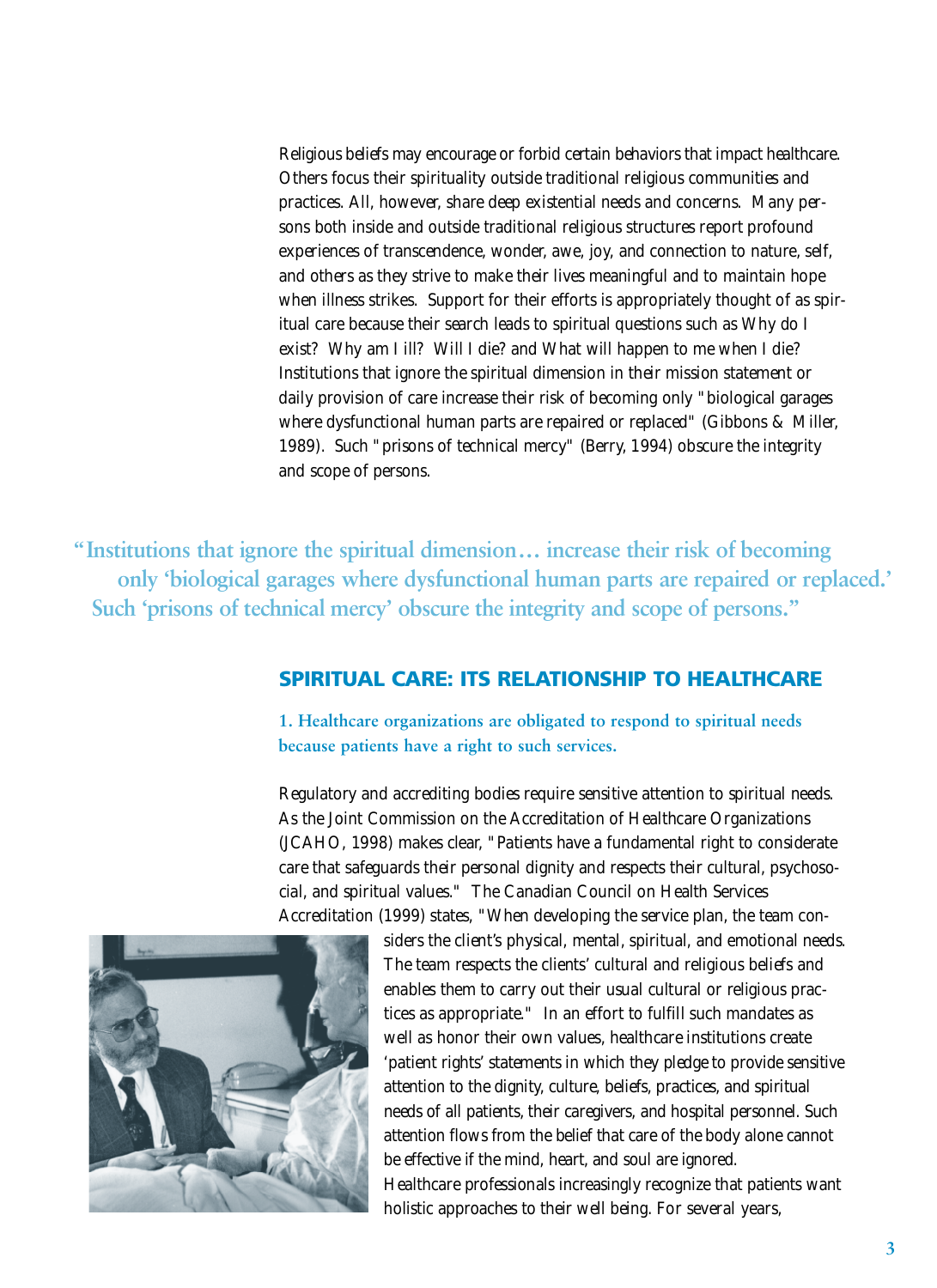Harvard cardiologist Herbert Benson has conducted popular, biannual educational events for healthcare professionals that explore spirituality and healing in medicine. Following intensive research, he (1999) wrote, "I am astonished that my scientific studies have so conclusively shown that our bodies are wired to (be) nourished and healed by prayer and other exercises of belief." Professional chaplains respect and respond to patient values and beliefs, encouraging a more holistic approach to healthcare.

#### **2. Fear and loneliness experienced during serious illness generate spiritual crises that require spiritual care.**

While it is a biological event, serious illness frightens patients and isolates them from their support communities when they need them most. Losses such as physical and cognitive capacities, independence, work or family status, and emotional equilibrium, along with the accompanying grief, can seriously impact their sense of meaning, purpose, and personal worth. Professional chaplains address these crises through spiritual care that emphasizes transcendence and enhances connections to support communities, thus aiding healing and recovery. They listen for the impact of medical information on patients and families, uniquely facilitating an understanding of the technical language of medical professionals.

#### **3. Spiritual care plays a significant role when cure is not possible and persons question the meaning of life.**

Compassion and comfort become important foci of care when illness is chronic or incurable. Approaching death can engender serious spiritual questions that contribute to anxiety, depression, hopelessness and despair. Professional chap-



lains bring time-tested spiritual resources that help patients focus on transcendent meaning, purpose, and value.

**4. Workplace cultures generate or reveal the spiritual needs of** staff members, making spiritual care vital to the organization.

Mitroff and Denton (1999), in a groundbreaking study of spirituality in organizations, emphasize that employees do

**"Professional chaplains bring time-tested spiritual resources that help patients focus on transcendent meaning, purpose, and value."**